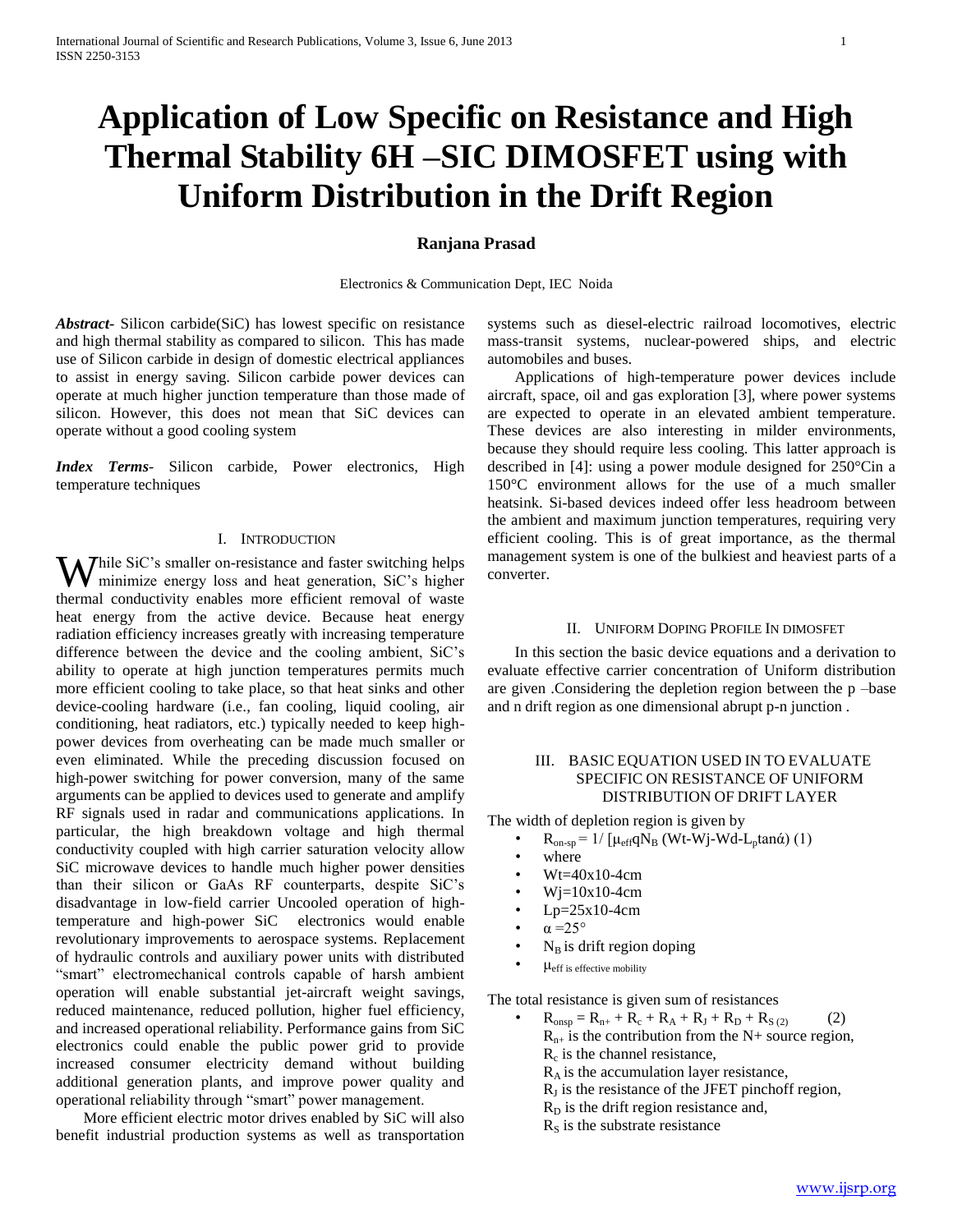International Journal of Scientific and Research Publications, Volume 3, Issue 6, June 2013 2 ISSN 2250-3153

Power dissipation is given by

•  $P_D=1/2(j_{on}^2R_{on-sp}+J_LV_B)$  (3) Where  $j_{on}$  is on state current density  $J_L$  is reverse saturation current V<sub>B is</sub> breakdown voltage

Theoretical Analysis



**Figure 1 basic structure of dimosfet**



**Figure 2 The Effective Carrier Concentration (Neff) of a Gaussian profile in the drift region**

B Maximum Operating Temperature of Power Devices

 Silicon Carbide remains solid up to 2730°C. However, the actual maximum operating temperature of a SiC device is One of the limits is the Semiconductor Thermal Runaway (STR) Above a certain temperature, the intrinsic carrier density becomes higher than the maximum doping level sustaining a given voltage. So at the STR, the material is no longer able to block its rated voltage. The device becomes more and more conductive as the temperature increases, and the temperature increases as more current flows through the device (runaway phenomenon). It can be seen from figure 1 that a 1200 V (4H-SiC) device has a maximum operating temperature of around 1500 K (1230°C). A device of with the capacity to capacity to carry currents of 10A level was created. The Silicon semiconductor was inadequate for handling large amount of power, but are widely used in products such as diode rectifiers and invertors controllers inspite of inadequacy.

**TABLE I** TEMPERATURE LIMITS FOR VARIOUS ELEMENTS OF A SIC DIE.

|                       | material     | max. temp. | cause                |
|-----------------------|--------------|------------|----------------------|
| Semiconductor         | SiC          | 2730°C     | sublimation          |
| Schottky metal        | т            | $1668$ °C  | melting point        |
| Top metallization     | Al           | 660°C      | melting point        |
| secondary passivation | polyimide    | 500-620°C  | decomposition        |
| contact anneal. [8]   | <b>Ti/Ni</b> | 350-500°C  | solid state reaction |

|--|

 As stated by the first law of thermodynamics, the variation of the internal energy in the device (U) is

$$
\frac{dU}{dt} = P - Q_{(3)}
$$

 Where P is the electrical power dissipated in the device and Q is the heat flux removed from the device. At the electrical steady state, in conduction mode, I \_V , with V , the voltage across the device being a function of I and Tj , the junction temperature. I is the current flowing through the device . Therefore, P is itself a function of I and T<sub>j</sub> only:

$$
\frac{dU}{dt} = P(T_{j0}) + \frac{\partial P}{\partial T_j} \varepsilon - \frac{T_{j0} - T_A}{R_{Th}} - \frac{\varepsilon}{R_{Th}} \tag{4}
$$

 In figure 3, this corresponds to the intersects between thedevice (dashes) and cooling (plain) characteristics. This figure represents the power P(Tj) dissipated by an imaginary device (at a constant current) depending on its junction temperature, and the cooling capability



 **Figure 3** Conditions of thermal equilibrium: when the device is in region it tends to heat up (because its power dissipation is higher than the cooling capabilities). When in region B, it tends to cool down

#### IV. CALCULATION & RELATED GRAPH

 The blocking voltage is supported across the drift layers and serves as minimum possible theoretical limit for the on resistance of power MOSFET. Finally, it must be noted that in this study, the thermal conductivity of SiC was considered constant. This is a coarse approximation, as this conductivity (hence the cooling performance) tends to decrease dramatically as the temperature rises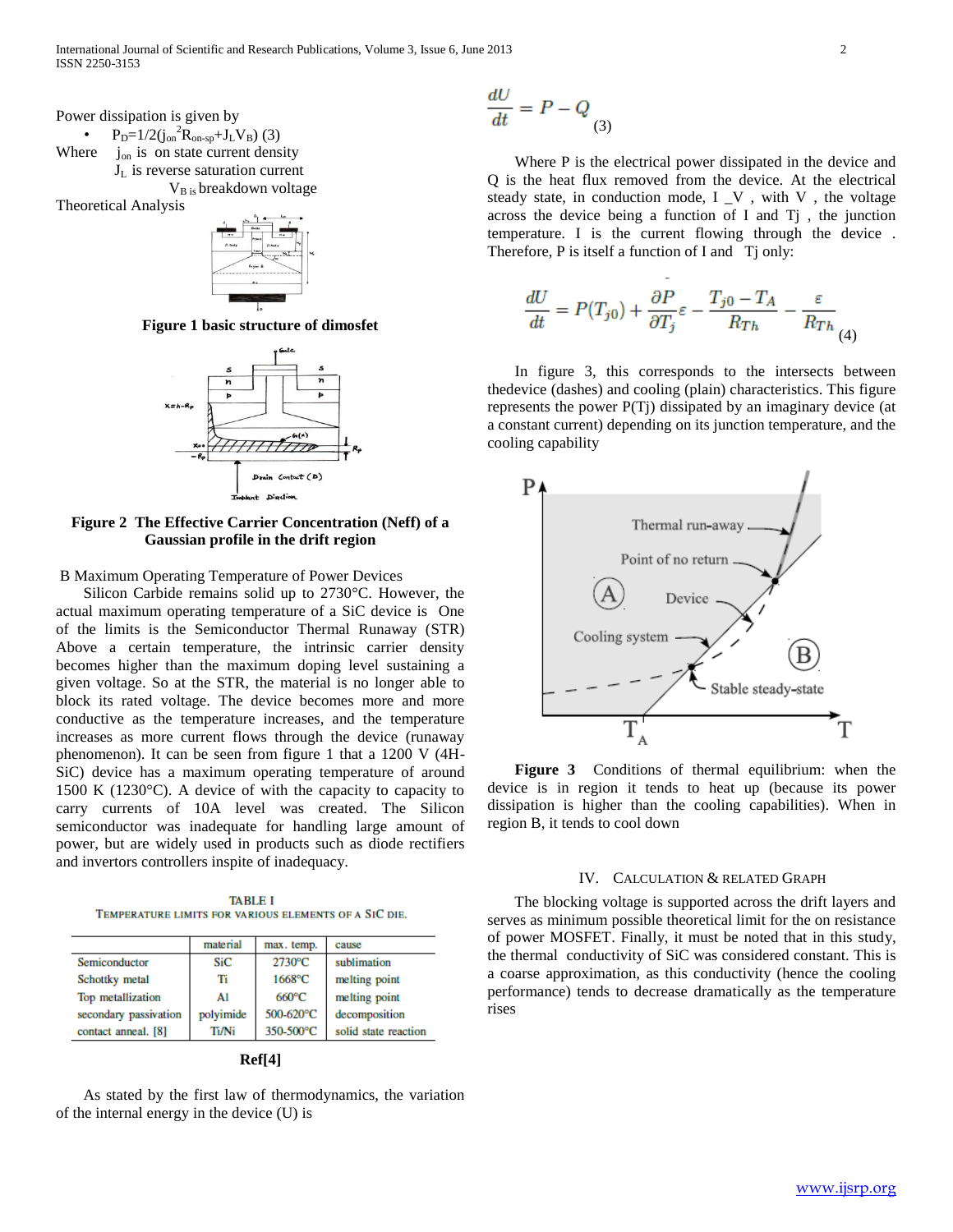| <b>Distribution</b> |                 |                 |                 |                 |                 |  |  |
|---------------------|-----------------|-----------------|-----------------|-----------------|-----------------|--|--|
| $N_B = 10^{15}$     | $N_B = 10^{15}$ | $N_B = 10^{16}$ | $N_B = 10^{16}$ | $N_B = 10^{17}$ | $N_B = 10^{17}$ |  |  |
|                     |                 |                 |                 |                 |                 |  |  |
| $V_{B(VOLTS)}$      | $P_D(w)$        | $V_{B(VOLTS)}$  | $P_D(w)$        | $V_{B(VOLTS)}$  | $P_D(w)$        |  |  |
| 208.5               | 0.92            | 89.09           | 0.097           | 38.11           | 0.0064          |  |  |
| 294.92              | 2.62            | 125.99          | 0.29            | 53.9            | 0.021           |  |  |
| 361.21              | 4.45            | 154.29          | 0.51            | 66.01           | 0.04            |  |  |
| 417.09              | 6.29            | 178.17          | 0.76            | 76.23           | 0.061           |  |  |
| 466.32              | 7.98            | 199.21          | 0.99            | 85.23           | 0.083           |  |  |
| 510.82              | 9.57            | 218.22          | 1.22            | 93.36           | 0.1             |  |  |
| 551.76              | 10.97           | 235.71          | 1.45            | 100.84          | 0.12            |  |  |
| 589.86              | 12.27           | 251.97          | 1.66            | 107.8           | 0.15            |  |  |

**Values of Power Dissipation at different values of Breakdown Voltages(volts) for different Doping levels(NB) level at Uniform** 





| ØН |
|----|
|----|

ī

| Values of specific On-Resistance at different values of<br>Breakdown voltages (volts) for different Doping levels (NB)<br>of uniform Distribution |                               |                                 |                                 |                              |                              |  |  |
|---------------------------------------------------------------------------------------------------------------------------------------------------|-------------------------------|---------------------------------|---------------------------------|------------------------------|------------------------------|--|--|
| $N_B = 10^{15}/C$<br>$\Gamma$                                                                                                                     | $N_B=10^1$<br>$^{5}/CC$       | $N_B=10$<br>$16$ <sub>/CC</sub> | $N_B=10$<br>$16$ <sub>/CC</sub> | $N_B =$<br>$10^{17}$ /<br>CC | $N_B = 10^{17}$ /<br>CC      |  |  |
| $V_{B(VOLTS)}$                                                                                                                                    | $R_{ON}$<br>$_{SPX}X10$<br>-1 | $\rm V_{B(VOL}$<br>TS)          | $R_{ON}$<br>$_{SPX}X10$         | $V_{B(V)}$<br>OLTS)          | $R_{ON}$<br>$_{SPX}X10^{-1}$ |  |  |
| 208.5                                                                                                                                             | 0.26                          | 89.09                           | 0.03                            | 38.1                         | 0.0048                       |  |  |